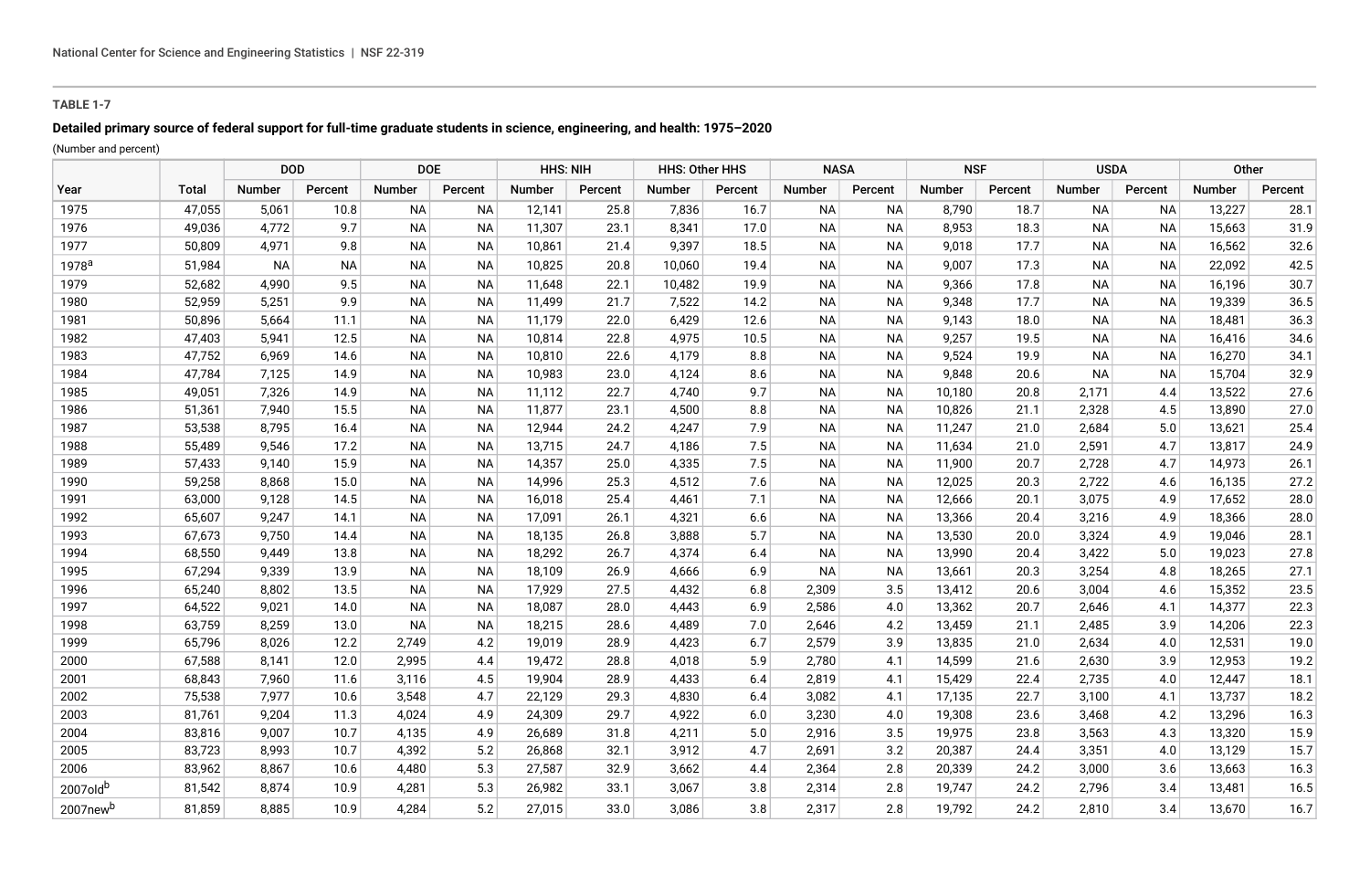### **TABLE 1-7**

### **Detailed primary source of federal support for full-time graduate students in science, engineering, and health: 1975–2020**

(Number and percent)

|                         |              | <b>DOD</b> |         | <b>DOE</b>    |         | <b>HHS: NIH</b> |         | <b>HHS: Other HHS</b> |         | <b>NASA</b> |         | <b>NSF</b>    |         | <b>USDA</b>   |         | Other         |         |
|-------------------------|--------------|------------|---------|---------------|---------|-----------------|---------|-----------------------|---------|-------------|---------|---------------|---------|---------------|---------|---------------|---------|
| Year                    | <b>Total</b> | Number     | Percent | <b>Number</b> | Percent | <b>Number</b>   | Percent | <b>Number</b>         | Percent | Number      | Percent | <b>Number</b> | Percent | <b>Number</b> | Percent | <b>Number</b> | Percent |
| 2008                    | 78.464       | 8.219      | 10.5    | 4.341         | 5.5     | 26.003          | 33.1    | 2.496                 | 3.2     | 2.344       | 3.0     | 19.882        | 25.3    | 2.770         | 3.5     | 12.409        | 15.8    |
| 2009                    | 81,565       | 8,683      | 10.6    | 4,608         | 5.6     | 26,506          | 32.5    | 2,200                 | 2.7     | 2,426       | 3.0     | 21,682        | 26.6    | 2,706         | 3.3     | 12,754        | 15.6    |
| 2010                    | 86,310       | 9.233      | 10.7    | 5,512         | 6.4     | 27.615          | 32.0    | 2,255                 | 2.6     | 2.472       | 2.9     | 23,226        | 26.9    | 3.061         | 3.5     | 12,936        | 15.0    |
| 2011                    | 85,220       | 9.107      | 10.7    | 5.738         | 6.7     | 25,670          | 30.1    | 2,201                 | 2.6     | 2.394       | 2.8     | 24,226        | 28.4    | 2.862         | 3.4     | 13,022        | 15.3    |
| 2012                    | 80,962       | 8.748      | 10.8    | 5,343         | 6.6     | 24,256          | 30.0    | 1,921                 | 2.4     | 2,173       | 2.7     | 24,243        | 29.9    | 2,664         | 3.3     | 11,614        | 14.3    |
| 2013                    | 76.840       | 8.304      | 10.8    | 4.803         | 6.3     | 22,372          | 29.1    | 1.642                 | 2.1     | 2,006       | 2.6     | 23,307        | 30.3    | 2.577         | 3.4     | 11,829        | 15.4    |
| $2014$ old $c$          | 72,507       | 7,445      | 10.3    | 4,398         | 6.1     | 21,153          | 29.2    | 1,365                 | 1.9     | 2,005       | 2.8     | 22,791        | 31.4    | 2,400         | 3.3     | 10,950        | 15.1    |
| $2014$ new <sup>c</sup> | 72.756       | 7.454      | 10.2    | 4.401         | 6.0     | 21.191          | 29.1    | 1,382                 | 1.9     | 2.013       | 2.8     | 22,899        | 31.5    | 2.420         | 3.3     | 10.996        | 15.1    |
| 2015                    | 72,393       | 8,127      | 11.2    | 4.309         | 6.0     | 20,641          | 28.5    | 1.715                 | 2.4     | 2.036       | 2.8     | 22,924        | 31.7    | 2.676         | 3.7     | 9.965         | 13.8    |
| 2016                    | 71,955       | 8.291      | 11.5    | 4.482         | 6.2     | 20,381          | 28.3    | 1,635                 | 2.3     | 2,025       | 2.8     | 22,677        | 31.5    | 2,535         | 3.5     | 9.929         | 13.8    |
| 2017old <sup>d</sup>    | 69,899       | 8,365      | 12.0    | 4,480         | 6.4     | 19,687          | 28.2    | 1,727                 | 2.5     | 1,821       | 2.6     | 21,010        | 30.1    | 2,444         | 3.5     | 10,365        | 14.8    |
| 2017new <sup>d</sup>    | 69,537       | 8,323      | 12.0    | 4.480         | 6.4     | 19,645          | 28.3    | 1,719                 | 2.5     | 1.818       | 2.6     | 20,946        | 30.1    | 2.415         | 3.5     | 10,191        | 14.7    |
| 2018                    | 71,594       | 7.600      | 10.6    | 4.568         | 6.4     | 19.903          | 27.8    | 2.842                 | 4.0     | 1.899       | 2.7     | 21,711        | 30.3    | 2.619         | 3.7     | 10.452        | 14.6    |
| 2019                    | 73.605       | 8.495      | 11.5    | 5.119         | 7.0     | 21.025          | 28.6    | 2.498                 | 3.4     | 2.057       | 2.8     | 21.801        | 29.6    | 2.580         | 3.5     | 10.030        | 13.6    |
| 2020                    | 76,218       | 8,635      | 11.3    | 5,344         | 7.0     | 21,708          | 28.5    | 2,761                 | 3.6     | 2,096       | 2.8     | 22,413        | 29.4    | 2,689         | 3.5     | 10,572        | 13.9    |
| Master's students       |              |            |         |               |         |                 |         |                       |         |             |         |               |         |               |         |               |         |
| 2017new <sup>d</sup>    | 12,354       | 2,756      | 22.3    | 491           | 4.0     | 1,014           | 8.2     | 310                   | 2.5     | 286         | 2.3     | 2,212         | 17.9    | 962           | 7.8     | 4,323         | 35.0    |
| 2018                    | 12,324       | 2,345      | 19.0    | 412           | 3.3     | 975             | 7.9     | 539                   | 4.4     | 300         | 2.4     | 2.160         | 17.5    | 1.059         | 8.6     | 4.534         | 36.8    |
| 2019                    | 11,491       | 2,492      | 21.7    | 452           | 3.9     | 1,046           | 9.1     | 471                   | 4.1     | 276         | 2.4     | 2,054         | 17.9    | 977           | 8.5     | 3,723         | 32.4    |
| 2020                    | 12.459       | 2,681      | 21.5    | 487           | 3.9     | 908             | 7.3     | 516                   | 4.1     | 291         | 2.3     | 2,058         | 16.5    | 1,067         | 8.6     | 4,451         | 35.7    |
| Doctoral students       |              |            |         |               |         |                 |         |                       |         |             |         |               |         |               |         |               |         |
| 2017new <sup>d</sup>    | 57,183       | 5,567      | 9.7     | 3.989         | 7.0     | 18,631          | 32.6    | 1,409                 | 2.5     | 1,532       | 2.7     | 18,734        | 32.8    | 1,453         | 2.5     | 5,868         | 10.3    |
| 2018                    | 59,270       | 5,255      | 8.9     | 4,156         | 7.0     | 18,928          | 31.9    | 2,303                 | 3.9     | 1.599       | 2.7     | 19,551        | 33.0    | 1.560         | 2.6     | 5.918         | 10.0    |
| 2019                    | 62,114       | 6,003      | 9.7     | 4,667         | 7.5     | 19,979          | 32.2    | 2,027                 | 3.3     | 1,781       | 2.9     | 19,747        | 31.8    | 1,603         | 2.6     | 6,307         | 10.2    |
| 2020                    | 63,759       | 5,954      | 9.3     | 4,857         | 7.6     | 20,800          | 32.6    | 2,245                 | 3.5     | 1,805       | 2.8     | 20,355        | 31.9    | 1,622         | 2.5     | 6,121         | 9.6     |

NA = not available; USDA was added in 1985, NASA was added in 1996, and DOE was added in 1999.

DOD = Department of Defense; DOE = Department of Energy; HHS = Department of Health and Human Services; NASA = National Aeronautics and Space Administration; NIH = National Institutes of Health; NSF = National Science Foundation; USDA = Department of Agriculture.

a Master's-granting institutions were not surveyed in 1978; totals represent estimates based on 1977 and 1979 data.

<sup>b</sup> In 2007, eligible fields were reclassified, newly eligible fields were added, and the survey was redesigned to improve coverage and coding of eligible units. "2007new" presents data as collected in 2007; "2007old" show would have been collected in prior years. See appendix A in<https://www.nsf.gov/statistics/nsf10307/>for more detail.

<sup>c</sup> In 2014, the survey frame was updated following a comprehensive frame evaluation study. The study identified potentially eligible but not previously surveyed academic institutions in the United States with master's- or granting programs in science, engineering, or health. A total of 151 newly eligible institutions were added, and two private for-profit institutions offering mostly practitioner-based graduate degrees were determined to be